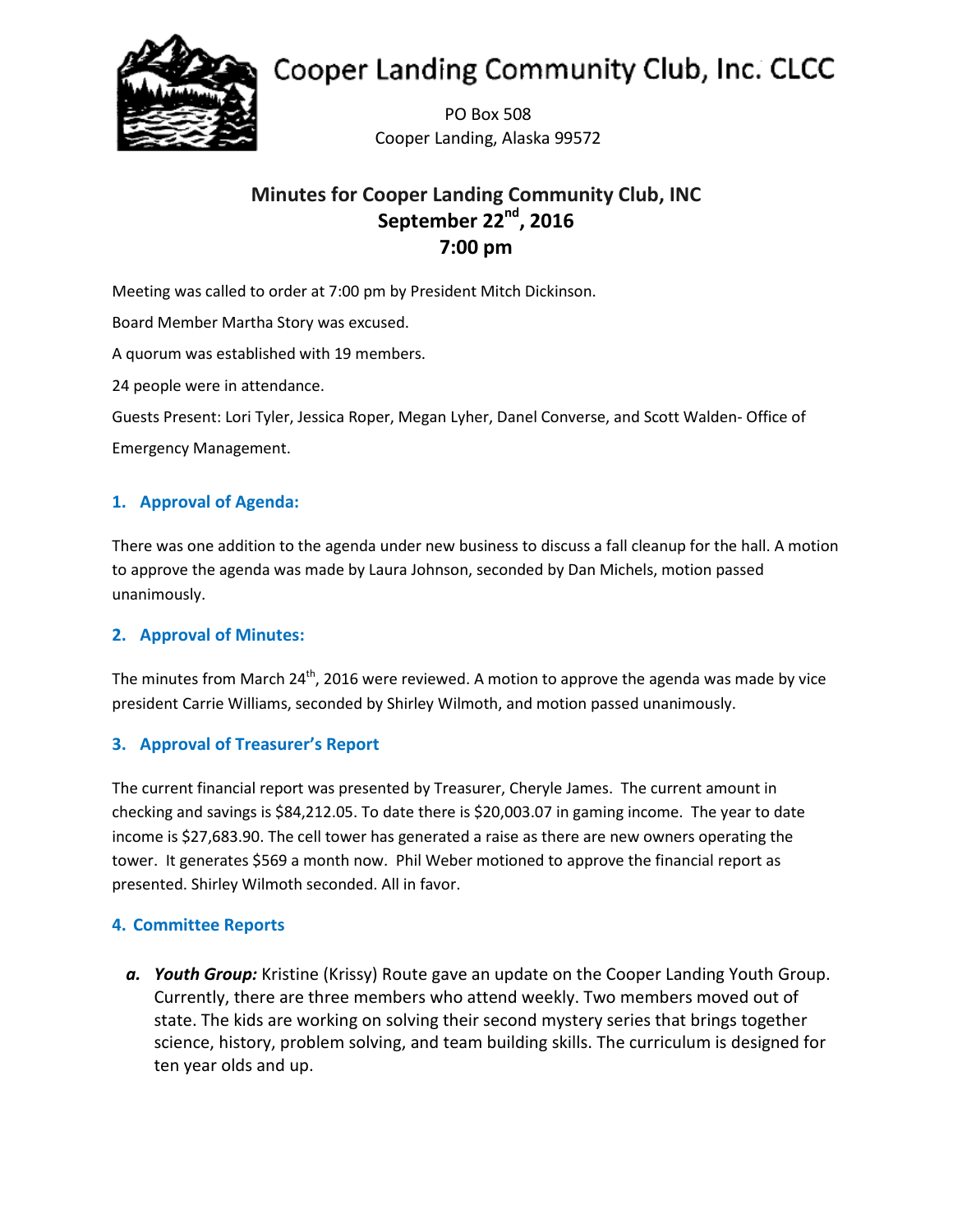- *b. Walkables:* Deb Carlson gave an update on the Snug Harbor Project. Paving is set to begin on the separated bike path and so far everything has gone smoothly. The full details can be found on the community Crier.
- *c.Library:* Katie Green gave updates on the library and reminded everyone about the library sweepstakes event. The library is applying for a Rasmussen Grant and is required to have matching funds in order to qualify. They have also been working on replacing the retaining wall around the library building as it was beginning to deteriorate. The project is costing around \$15,000. A new wall will be built in its place and will be made out of landscaping blocks.
- *d. Cooper Landing Emergency Services:* Dan Michels explained that CLES is running out of volunteers for the ambulance. There is no one in town who is a certified EMT anymore; leaving Cooper Landing wide open if there were to be an accident. EMTS from outside of the community have been making runs throughout the summer. These volunteers stay in the ambulance hall while they are volunteering. They are looking into hiring someone as an independent contractor to cover EMS calls during the week to lighten the load volunteers would have to commit to.
- e.*Construction Updates:* Vice President, Carrie Williams gave updates on the community hall construction. The construction process has taken a little longer than anticipate due to unforeseen circumstances. \$25,905.10 has been spent on the construction so far. New flooring will be put in within the week and once completed the supplies will be brought back into the hall. The Conex that was rented will be returning to Anchorage. It is in the works to get satellite phones that will be stationed in the hall. Chugach Electric came and fixed all the outdoor lights on the grounds. Dan updated that the volleyball court should be ready to go by spring. The sand has been purchased, just need to put it down. Mitch gave updates on the bypass project. He was unable to reach anyone by phone, but an article in the Peninsula Clarion said that they are still six months out. The Kenaitize tribe is looking to do a land trade which would give DOT more options. Once Environmental Impact Statement is submitted it will probably come back in the spring.

#### **5. Presentations**

#### *a. Human Waste Issues on Kenai Lake; Thesis Results- Kristine Route:*

Kristine completed her master's thesis in April 2016 through Alaska Pacific University. She recently presented her results internationally at the Sustainable Summits Conference held in New Zealand. Her thesis project was conducted at the Snail-a-thon site on Snug Harbor Road; popularly known as Waikiki Beach. Here she studied the effects of human feces on recreational behavior. It was a two part study testing people's attitudes and behaviors toward human waste. The first part of the study was to count all the waste piles on the five acre site every other week. The second part was to survey user groups about what they knew about human waste practices and how they perceived them. Her educational poster about proper human waste disposal methods, *THE POOSTER,* was also tested during this study. In total 700 piles of feces were counted on the site throughout the summer of 2015. User groups had a better sense of the consequences of unburied feces after viewing the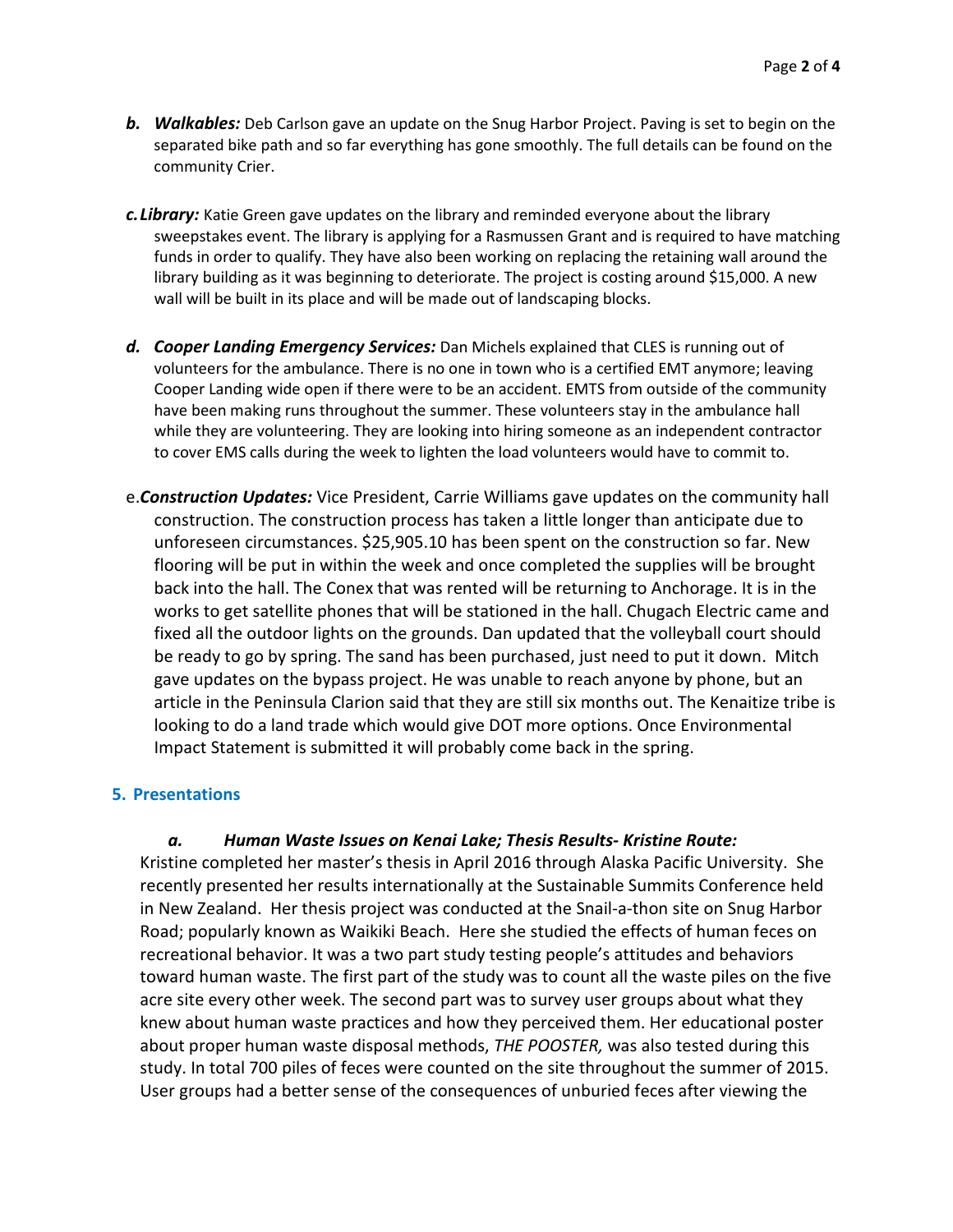*POOSTER* in the second half of the study. However, user group did not feel responsible for the waste. A regulation would need to be implemented to help people take responsibility. The simple solution would be to install a toilet at the sight. A complete copy of Kristine's study can be found at: http://gradworks.umi.com/10/10/10101088.html The *POOSTER* can be found at: www.thepooster.com

Comments were made about the community concern with the issue and how it could negatively impact the aesthetic aspects of the community. Mitch suggested that Kristine speak for the community and further this project with the community club support. Shirley made a motion to appoint Kristine to write a letter stating the community's concern with this issue. The letter shall be sent to governing agencies who manage the Kenai River. Katie seconded the motion, all in favor.

#### **6. Old Business**

*a. None*

#### **7. New Business**

#### *a. Revenue Sharing from Capital Grant Requests:*

The meeting for Revenue Sharing from Capital Grant Requests is Saturday at 7 pm. Funding is down from last year. A discussion was prompted to grant CLES \$5,000 of revenue sharing money to help pay for a contractual EMT five days a week. The thought is that revenue sharing brings in state money and would; therefore, be utilizing funds that were paid for by everyone using the roads not just Cooper Landing residents. It is not a sustainable solution in the long run as over time it will cost a significant amount to host and pay for a paid EMT, but will give us time to maintain an EMT in Cooper Landing while a better solution is looked for. Another solution was discussed about taking the \$4,000 out of the gaming account and donating it to CLES. Since the pull tabs are hosted in Anchorage, it is also taking money that is raised from outside of the community.

Other community organizations requested:

- Cooper Landing Emergency Services \$1,000.00
- Trails Committee (Grooming) \$600.00
- Youth Group Committee  $$500.00$
- Cooper Landing Seniors \$1,500.00
- Cooper Landing School \$1,000.00
- Cooper Landing Chamber \$2,000.00
- Cooper Landing Library \$1,000.00
- Cooper Landing Gun Club \$2,000.00
- CL Community Schools \$900.00
- CL Historical Society \$1500.00
- Cooper Landing Community Club \$647.00
	- **Gross Amount \$12,647.00**